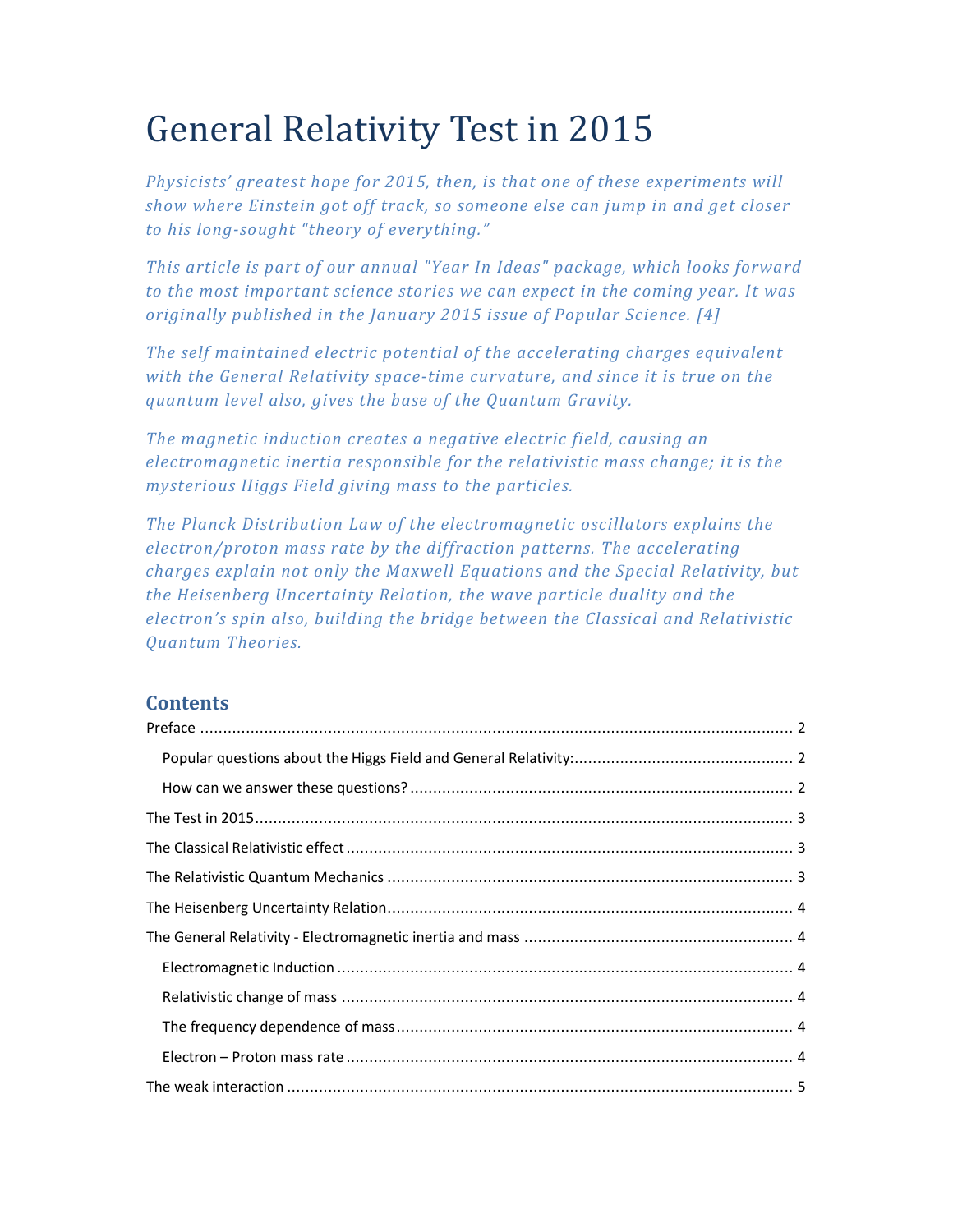Author: George Rajna

# **Preface**

# **Popular questions about the Higgs Field and General Relativity:**

1.) If the Higgs field is responsible for imbuing particles with mass, and mass is responsible for gravity, is it possible that the Higgs field will provide the missing link between general relativity and quantum mechanics i.e. could the Higgs field be the basis of a quantum theory of gravity?

2.) Can the theoretical Higgs Field be used as the "cause" of relativistic momentum or relativistic kinetic energy of a moving body?

3.) Does Einstein's General Relativity need to be adjusted for the Higgs field?

4.) Since the Higgs field gives most particles mass, and permeates all space, then GR needs the Higgs field to be a theory of space?

5.) So where GR is highly curved, the Higgs field is also curved? And does a highly curved Higgs field affect the way particles acquire mass? For that matter, a curved space-time would also curve electromagnetic field?

## **How can we answer these questions?**

Discovering the magnetic effect of the electric current from the observed effects of the accelerating electrons - causing naturally the experienced changes of the electric field potential along the electric wire - the accelerating electrons explain not only the Maxwell Equations and the Special Relativity, but the Heisenberg Uncertainty Relation, the wave particle duality and the electron's spin also, building the bridge between the Classical and Quantum Theories. [1]

Another bridge between the classical and quantum mechanics in the realm of relativity is that the charge distribution is lowering in the reference frame of the accelerating charges linearly: ds/dt = at (time coordinate), but in the reference frame of the current it is parabolic:  $s = a/2 t^2$  (geometric coordinate).

One origin of the Quantum Physics is the Planck Distribution Law of the electromagnetic oscillators,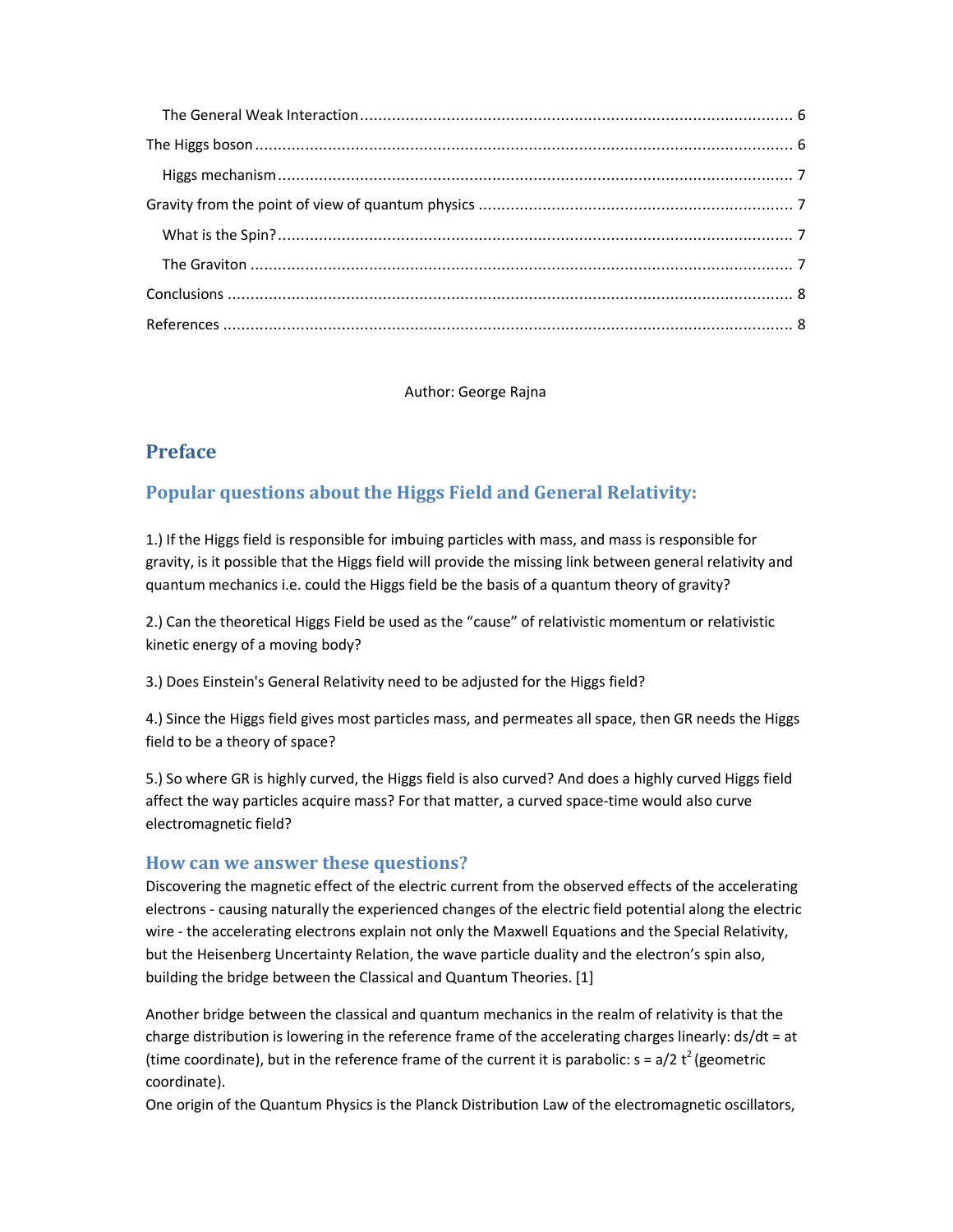giving equal intensity for 2 different wavelengths on any temperature. Any of these two wavelengths will give equal intensity diffraction patterns, building different asymmetric constructions, for example proton - electron structures (atoms), molecules, etc. Since the particles are centers of diffraction patterns they also have particle – wave duality as the electromagnetic waves have. [2]

The Electroweak Interaction shows that the Weak Interaction is basically electromagnetic in nature. The arrow of time shows the entropy grows by changing the temperature dependent diffraction patterns of the electromagnetic oscillators.

# **The Test in 2015**

Over the course of four Thursdays in November 1915, Albert Einstein stood before the Prussian Academy in Berlin and unveiled a set of equations that upended our ideas about space and time. A century later, his grand project remains frustratingly incomplete. Sure, the general theory of relativity has become the foundation of our modern understanding of the big bang, black holes, and gravity itself—but crucial parts of it remain unverified.

One unproved prediction is that an accelerating mass should create gravitational waves, like the ripples from a boat sailing across the surface of a lake. In July, the hunt for those waves will heat up with the launch of a detector called Lisa Pathfinder, which will test technology for a new gravitational wave observatory in space. Starting in 2015, two earthbound experiments, Advanced Ligo and Advanced Virgo, will be brought online. They should be able to pick up gravitational disturbances from exploding stars. Another test will examine the motions of a triple-star system called PSR J0337+1715 to check if gravity behaves the same toward all kinds of matter, as Einstein believed.

Some scientists suspect other aspects of relativity are just flat-out wrong. For years, cosmologists have observed dramatic, unexplained movements of galaxies. Those motions are normally attributed to hypothetical dark matter and dark energy, but at a series of conferences this year, physicists will explore the possibility that gravity simply doesn't work the way Einstein thought. And then there's the elephant in the lab: General relativity clashes with quantum mechanics. Attempts to reconcile them have so far yielded nothing but endless, inconclusive papers about string theory. [4]

# **The Classical Relativistic effect**

The moving charges are self maintain the electromagnetic field locally, causing their movement and this is the result of their acceleration under the force of this field.

In the classical physics the charges will distributed along the electric current so that the electric potential lowering along the current, by linearly increasing the way they take every next time period because this accelerated motion.

## **The Relativistic Quantum Mechanics**

The same thing happens on the atomic scale giving a dp impulse difference and a dx way difference between the different part of the not point like particles.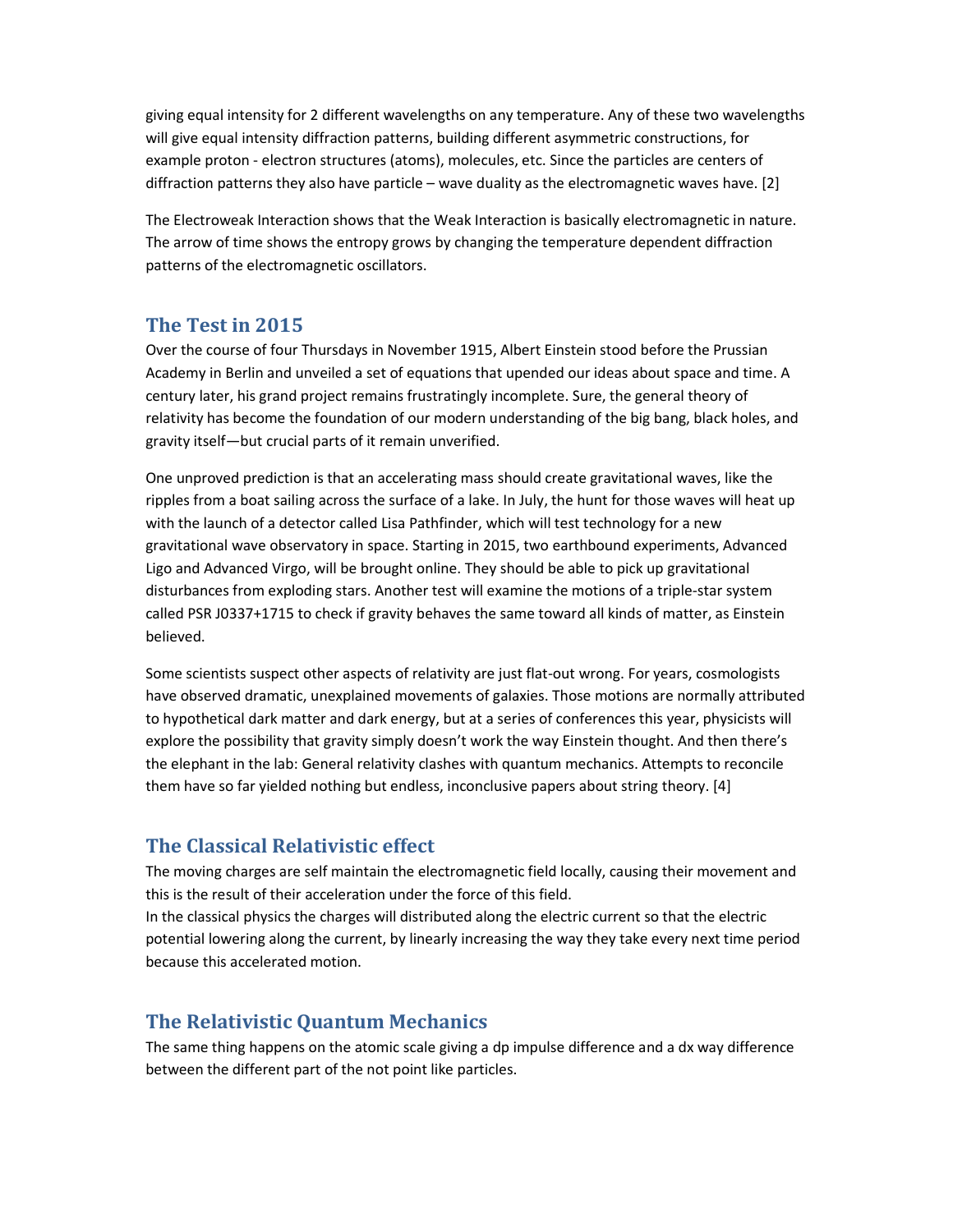Commonly accepted idea that the relativistic effect on the particle physics it is the fermions' spin another unresolved problem in the classical concepts. If the electric charges can move only with accelerated motions in the self maintaining electromagnetic field, once upon a time they would reach the velocity of the electromagnetic field. The resolution of this problem is the spinning particle, constantly accelerating and not reaching the velocity of light because the acceleration is radial.

## **The Heisenberg Uncertainty Relation**

I think that we have a simple bridge between the classical and quantum mechanics by understanding the Heisenberg Uncertainty Relations. It makes clear that the particles are not point like but have a dx and dp uncertainty.

# **The General Relativity - Electromagnetic inertia and mass**

#### **Electromagnetic Induction**

Since the magnetic induction creates a negative electric field as a result of the changing acceleration, it works as an electromagnetic inertia, causing an electromagnetic mass. [1]

#### **Relativistic change of mass**

The increasing mass of the electric charges the result of the increasing inductive electric force acting against the accelerating force. The decreasing mass of the decreasing acceleration is the result of the inductive electric force acting against the decreasing force. This is the relativistic mass change explanation, especially importantly explaining the mass reduction in case of velocity decrease.

#### **The frequency dependence of mass**

Since  $E = h\nu$  and  $E = mc^2$ ,  $m = h\nu$  / $c^2$  that is the  $m$  depends only on the  $\nu$  frequency. It means that the mass of the proton and electron are electromagnetic and the result of the electromagnetic induction, caused by the changing acceleration of the spinning and moving charge! It could be that the *m<sup>o</sup>* inertial mass is the result of the spin, since this is the only accelerating motion of the electric charge. Since the accelerating motion has different frequency for the electron in the atom and the proton, they masses are different, also as the wavelengths on both sides of the diffraction pattern, giving equal intensity of radiation.

#### **Electron – Proton mass rate**

The Planck distribution law explains the different frequencies of the proton and electron, giving equal intensity to different lambda wavelengths! Also since the particles are diffraction patterns they have some closeness to each other – can be seen as a gravitational force. [2]

There is an asymmetry between the mass of the electric charges, for example proton and electron, can understood by the asymmetrical Planck Distribution Law. This temperature dependent energy distribution is asymmetric around the maximum intensity, where the annihilation of matter and antimatter is a high probability event. The asymmetric sides are creating different frequencies of electromagnetic radiations being in the same intensity level and compensating each other. One of these compensating ratios is the electron – proton mass ratio. The lower energy side has no compensating intensity level, it is the dark energy and the corresponding matter is the dark matter.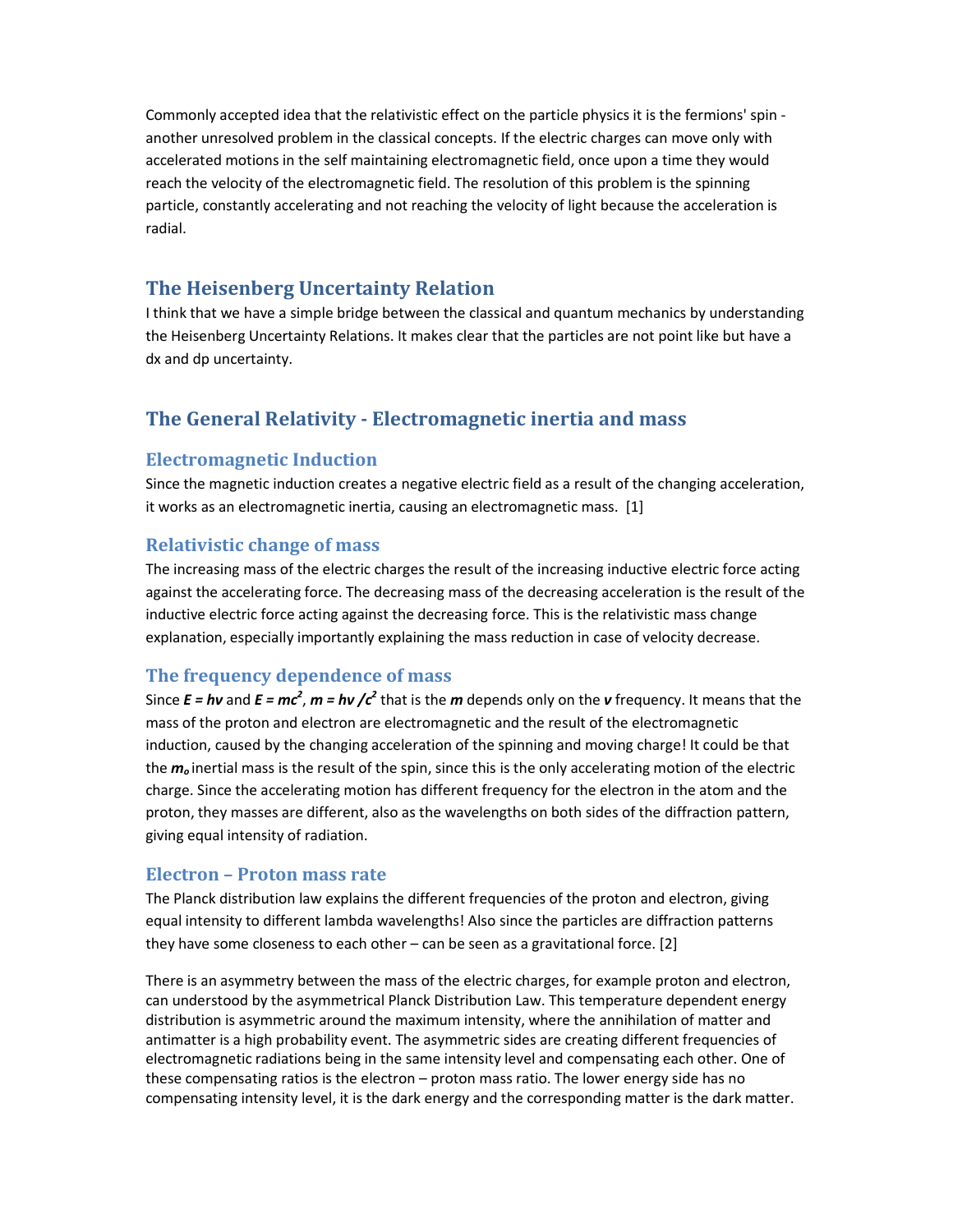# **The weak interaction**

The weak interaction transforms an electric charge in the diffraction pattern from one side to the other side, causing an electric dipole momentum change, which violates the CP and time reversal symmetry. The Electroweak Interaction shows that the Weak Interaction is basically electromagnetic in nature. The arrow of time shows the entropy grows by changing the temperature dependent diffraction patterns of the electromagnetic oscillators.

Another important issue of the quark model is when one quark changes its flavor such that a linear oscillation transforms into plane oscillation or vice versa, changing the charge value with 1 or -1. This kind of change in the oscillation mode requires not only parity change, but also charge and time changes (CPT symmetry) resulting a right handed anti-neutrino or a left handed neutrino.

The right handed anti-neutrino and the left handed neutrino exist only because changing back the quark flavor could happen only in reverse, because they are different geometrical constructions, the u is 2 dimensional and positively charged and the d is 1 dimensional and negatively charged. It needs also a time reversal, because anti particle (anti neutrino) is involved.

The neutrino is a 1/2spin creator particle to make equal the spins of the weak interaction, for example neutron decay to 2 fermions, every particle is fermions with ½ spin. The weak interaction changes the entropy since more or less particles will give more or less freedom of movement. The entropy change is a result of temperature change and breaks the equality of oscillator diffraction intensity of the Maxwell–Boltzmann statistics. This way it changes the time coordinate measure and makes possible a different time dilation as of the special relativity.

The limit of the velocity of particles as the speed of light appropriate only for electrical charged particles, since the accelerated charges are self maintaining locally the accelerating electric force. The neutrinos are CP symmetry breaking particles compensated by time in the CPT symmetry, that is the time coordinate not works as in the electromagnetic interactions, consequently the speed of neutrinos is not limited by the speed of light.

The weak interaction T-asymmetry is in conjunction with the T-asymmetry of the second law of thermodynamics, meaning that locally lowering entropy (on extremely high temperature) causes the weak interaction, for example the Hydrogen fusion.

Probably because it is a spin creating movement changing linear oscillation to 2 dimensional oscillation by changing d to u quark and creating anti neutrino going back in time relative to the proton and electron created from the neutron, it seems that the anti neutrino fastest then the velocity of the photons created also in this weak interaction?

A quark flavor changing shows that it is a reflection changes movement and the CP- and T- symmetry breaking!!! This flavor changing oscillation could prove that it could be also on higher level such as atoms, molecules, probably big biological significant molecules and responsible on the aging of the life.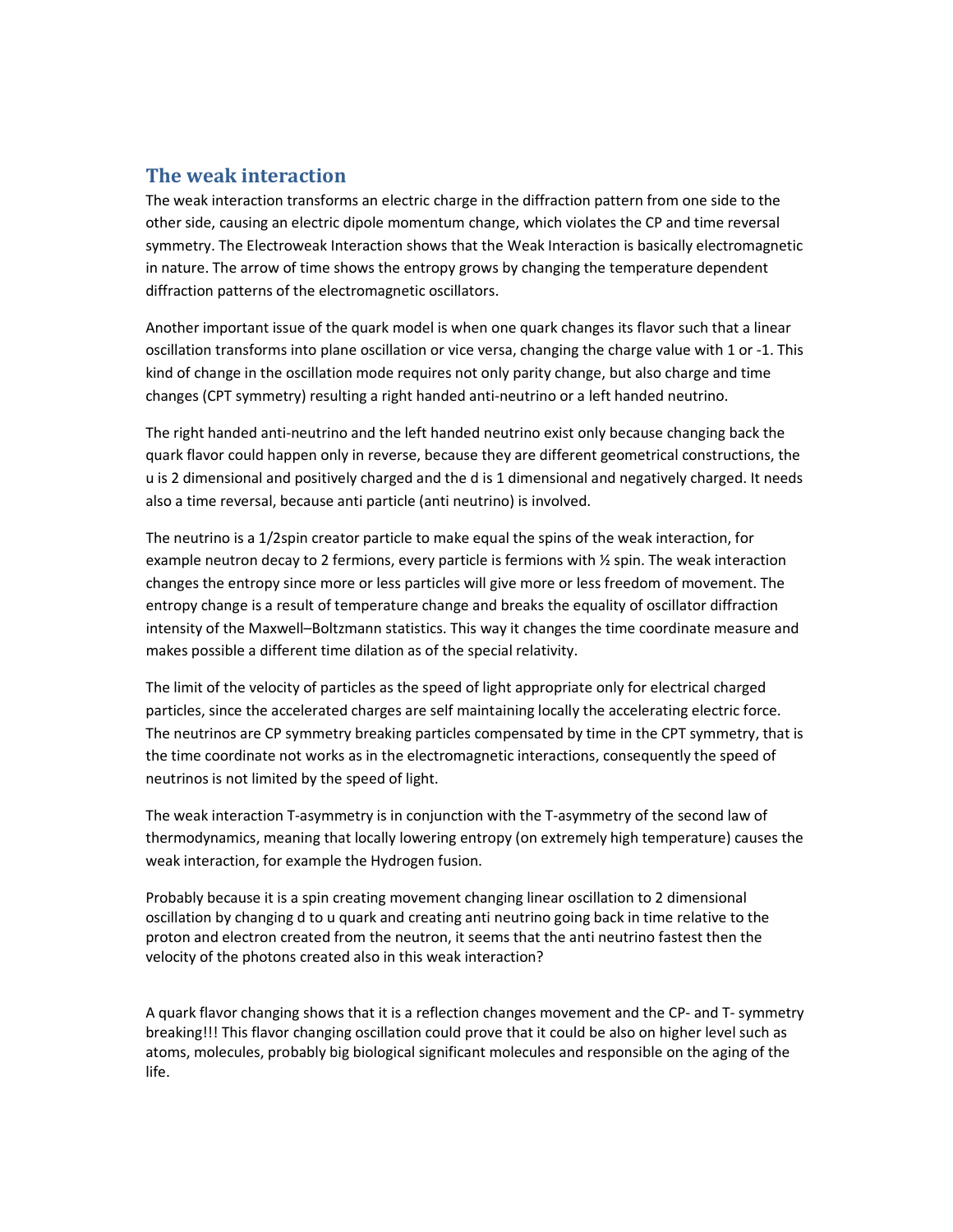Important to mention that the weak interaction is always contains particles and antiparticles, where the neutrinos (antineutrinos) present the opposite side. It means by Feynman's interpretation that these particles present the backward time and probably because this they seem to move faster than the speed of light in the reference frame of the other side.

Finally since the weak interaction is an electric dipole change with  $\frac{1}{2}$  spin creating; it is limited by the velocity of the electromagnetic wave, so the neutrino's velocity cannot exceed the velocity of light.

## **The General Weak Interaction**

The Weak Interactions T-asymmetry is in conjunction with the T-asymmetry of the Second Law of Thermodynamics, meaning that locally lowering entropy (on extremely high temperature) causes for example the Hydrogen fusion. The arrow of time by the Second Law of Thermodynamics shows the increasing entropy and decreasing information by the Weak Interaction, changing the temperature dependent diffraction patterns. A good example of this is the neutron decay, creating more particles with less known information about them.

The neutrino oscillation of the Weak Interaction shows that it is a general electric dipole change and it is possible to any other temperature dependent entropy and information changing diffraction pattern of atoms, molecules and even complicated biological living structures.

We can generalize the weak interaction on all of the decaying matter constructions, even on the biological too. This gives the limited lifetime for the biological constructions also by the arrow of time. There should be a new research space of the Quantum Information Science the 'general neutrino oscillation' for the greater then subatomic matter structures as an electric dipole change. There is also connection between statistical physics and evolutionary biology, since the arrow of time is working in the biological evolution also.

The Fluctuation Theorem says that there is a probability that entropy will flow in a direction opposite to that dictated by the Second Law of Thermodynamics. In this case the Information is growing that is the matter formulas are emerging from the chaos. So the Weak Interaction has two directions, samples for one direction is the Neutron decay, and Hydrogen fusion is the opposite direction.

## **The Higgs boson**

By March 2013, the particle had been proven to behave, interact and decay in many of the expected ways predicted by the Standard Model, and was also tentatively confirmed to have + parity and zero spin, two fundamental criteria of a Higgs boson, making it also the first known scalar particle to be discovered in nature, although a number of other properties were not fully proven and some partial results do not yet precisely match those expected; in some cases data is also still awaited or being analyzed.

In my opinion, the best explanation of the Higgs mechanism for a lay audience is the one invented by David Miller. You can find it here: http://www.strings.ph.qmul.ac.uk/~jmc/epp/higgs3.html . The field must come first. The boson is an excitation of the field. So no field, no excitation. On the other hand in quantum field theory it is difficult to separate the field and the excitations. The Higgs field is what gives particles their mass.

There is a video that gives an idea as to the Higgs field and the boson. It is here: http://www.youtube.com/watch?v=RIg1Vh7uPyw . Note that this analogy isn't as good as the Miller one, but as is usually the case, if you look at all the analogies you'll get the best understanding of the situation.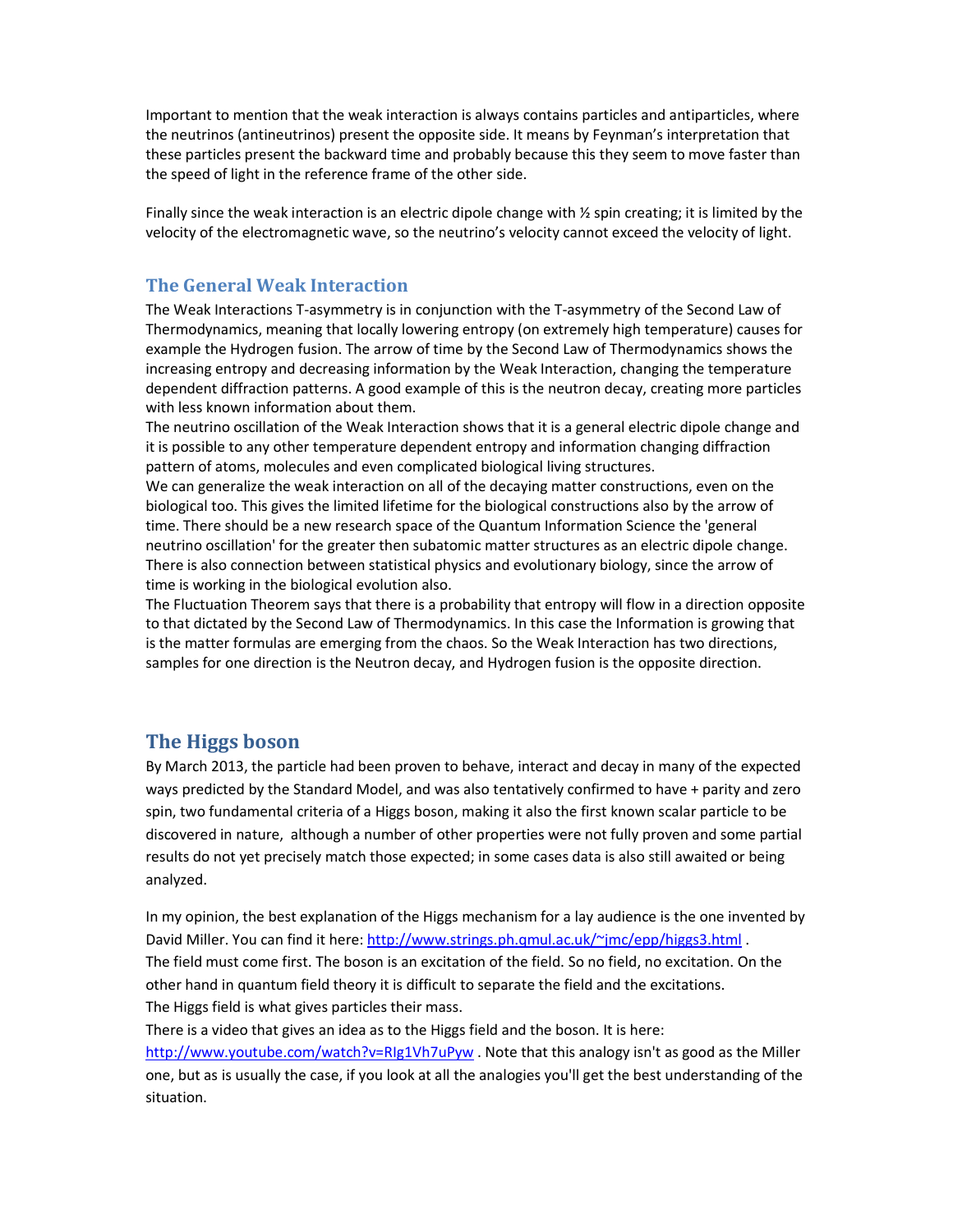Since the Higgs boson is necessary to the W and Z bosons, the dipole change of the Weak interaction and the change in the magnetic effect caused gravitation must be conducted. The Wien law is also important to explain the Weak interaction, since it describes the  $T_{\text{max}}$  change and the diffraction patterns change. [2]

### **Higgs mechanism**

The magnetic induction creates a negative electric field, causing an electromagnetic inertia. Probably it is the mysterious Higgs field giving mass to the charged particles? We can think about the photon as an electron-positron pair, they have mass. The neutral particles are built from negative and positive charges, for example the neutron, decaying to proton and electron. The wave – particle duality makes sure that the particles are oscillating and creating magnetic induction as an inertial mass, explaining also the relativistic mass change. Higher frequency creates stronger magnetic induction, smaller frequency results lesser magnetic induction. It seems to me that the magnetic induction is the secret of the Higgs field.

In particle physics, the Higgs mechanism is a kind of mass generation mechanism, a process that gives mass to elementary particles. According to this theory, particles gain mass by interacting with the Higgs field that permeates all space. More precisely, the Higgs mechanism endows gauge bosons in a gauge theory with mass through absorption of Nambu–Goldstone bosons arising in spontaneous symmetry breaking.

The simplest implementation of the mechanism adds an extra Higgs field to the gauge theory. The spontaneous symmetry breaking of the underlying local symmetry triggers conversion of components of this Higgs field to Goldstone bosons which interact with (at least some of) the other fields in the theory, so as to produce mass terms for (at least some of) the gauge bosons. This mechanism may also leave behind elementary scalar (spin-0) particles, known as Higgs bosons.

In the Standard Model, the phrase "Higgs mechanism" refers specifically to the generation of masses for the W<sup>±</sup>, and Z weak gauge bosons through electroweak symmetry breaking. The Large Hadron Collider at CERN announced results consistent with the Higgs particle on July 4, 2012 but stressed that further testing is needed to confirm the Standard Model.

# **Gravity from the point of view of quantum physics**

#### **What is the Spin?**

So we know already that the new particle has spin zero or spin two and we could tell which one if we could detect the polarizations of the photons produced. Unfortunately this is difficult and neither ATLAS nor CMS are able to measure polarizations. The only direct and sure way to confirm that the particle is indeed a scalar is to plot the angular distribution of the photons in the rest frame of the centre of mass. A spin zero particles like the Higgs carries no directional information away from the original collision so the distribution will be even in all directions. This test will be possible when a much larger number of events have been observed. In the mean time we can settle for less certain indirect indicators.

## **The Graviton**

In physics, the graviton is a hypothetical elementary particle that mediates the force of gravitation in the framework of quantum field theory. If it exists, the graviton is expected to be massless (because